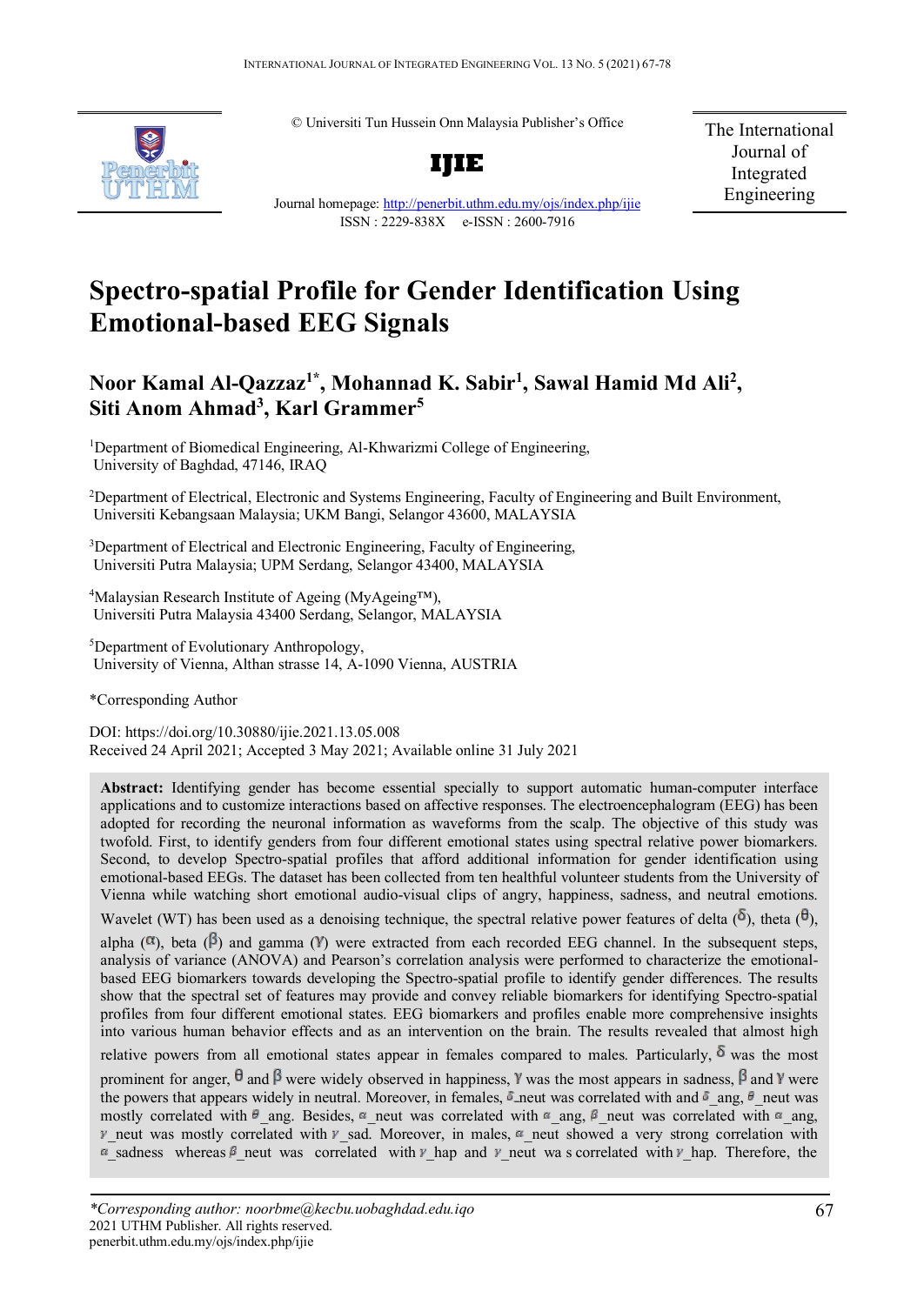proposed system using the WT denoising method, spectral relative power markers, and the spectro-spatial profile plays a crucial role in characterizing the emotional-based EEGs towards gender identification. The classification results were 89.46% for SVM and 90% for the KNN. Therefore, the proposed system using the WT denoising method, spectral relative powers features, SVM, and KNN classifiers were crucial in gender identification and characterizing the emotional EEG signals.

**Keywords:** Emotion, electroencephalography, wavelet, relative power, ANOVA, Pearson's correlation, SVM, KNN

#### **1. Introduction**

Emotions are an immediate impression of mental procedures, perspectives, physiological incitement, conduct reactions and inspirational inclinations which happen because of the associations of different types of knowledge, including perceptual, verbal and numerical, which are available in the mind [\[1,](#page-10-0) [2\]](#page-10-1).

A common stereotype in both Western and Eastern societies proposes that females and males have various aptitudes identified with the sending and accepting of emotional tasks. In general, females are all the more genuinely expressive, while males can control their passionate presentations [\[3-5\]](#page-10-2). Notwithstanding their encoding capacity, females will in general express feeling through outward appearance and relational correspondence, while males commonly express feeling through activities, for example, participating in forceful conduct [\[6,](#page-10-3) [7\]](#page-10-4).

An assortment of passionate states can also be comprised of the essential feelings which are anger, disgust, surprise, fear, happiness and sadness [\[8\]](#page-10-5). These feelings have been portrayed based on the dimensional model. This model is described through its two-dimensional (2D) nature and uncovers the connection amongst polarity and valance arousal of emotion. This, thus, encourages the mapping of all feelings on the valance-excitement diagram, as depicted in the Circumplex model of emotion [\[9\]](#page-10-6).

Recently, various examinations on emotional recognition have been explored utilizing electroencephalograph (EEG) [\[10,](#page-10-7) [11\]](#page-10-8). EEG signals have been demonstrated to give educational attributes in reactions to the diverse mental states [\[12\]](#page-10-9). Diverse learning stages can trigger distinctive enthusiastic states, in this way the passionate procedures as psychological exercises covering with neural circuitry.

EEG investigation can be inside and out influenced by the covering of non-cerebral sources known as artifacts with the physiological action of the mind. In any case, end of such antiquities can be done through a few techniques including the independent component analysis method [\[13\]](#page-10-10), empirical mode decomposition method [\[14\]](#page-10-11) and wavelet transform technique which are able to eliminate EEG artefacts and decompose the EEG signals into the required frequency bands [\[15,](#page-10-12) [16\]](#page-10-13).

Features like the correlation dimension, Lyapunov exponent [\[17,](#page-10-14) [18\]](#page-10-15), approximate entropy [\[19\]](#page-10-16), Hurst exponent, Hjorth Parameters [\[20\]](#page-10-17) and Fractal dimension [\[21\]](#page-11-0) have been widely applied to investigate EEG signals. Moreover, spectrum analysis has been utilized to identified any EEG-signal-related anomalies through the investigation of the EEG frequency bands [\[15,](#page-10-12) [22\]](#page-11-1).

EEG signal contains useful information that has proven to be a potential biomarker to realize the brain behaviour [\[11,](#page-10-8) [23-26\]](#page-11-2). Thus, the motivation of this work is twofold. First, to identify genders from four different emotional states using spectral relative power biomarkers. Second, to obtained additional gender discrimination information from the spectro-spatial profiles using emotional-based EEGs.

The preprocessing stage was including the conventional filters and wavelet (WT) denoising technique. Besides, spectral relative biomarkers were obtained across the recorded signals by extracting EEG sub-bands powers including the relative powers of delta  $(\delta)$ , theta  $(\theta)$ , alpha  $(\alpha)$ , beta  $(\beta)$ , and gamma  $(\gamma)$ . In the subsequent step, five stages of twoway analysis of variance (ANOVA) were conducted to obtain the spectral biomarkers followed by Pearson's correlations to obtain the spectro-spatial profile to identify the gender-related differences from anger, happiness, sadness and neutral emotional states. To the author's best knowledge this study has two contributions: firstly, it is the first use of the wavelet-based spectral relative powers biomarkers to develop spectro-spatial profile to identify genders from emotional-based EEG signals, the EEG elicitation protocol and EEG measurement procedure have never been used before for emotion data acquisition.

#### **2. Materials and Methods**

Fig. 1 shows the block diagram of the proposed spectro-spatial profile for gender identification from emotionalbased EEGs.

#### **2.1 EEG Acquisition and Recording**

Altogether, the signals from 14 EEG electrodes were checked using a versatile Emotiv Epoc EEG 14-channel headset (Emotive Systems, Inc., San Francisco, CA) to record the signs relegated as in the following arrangements: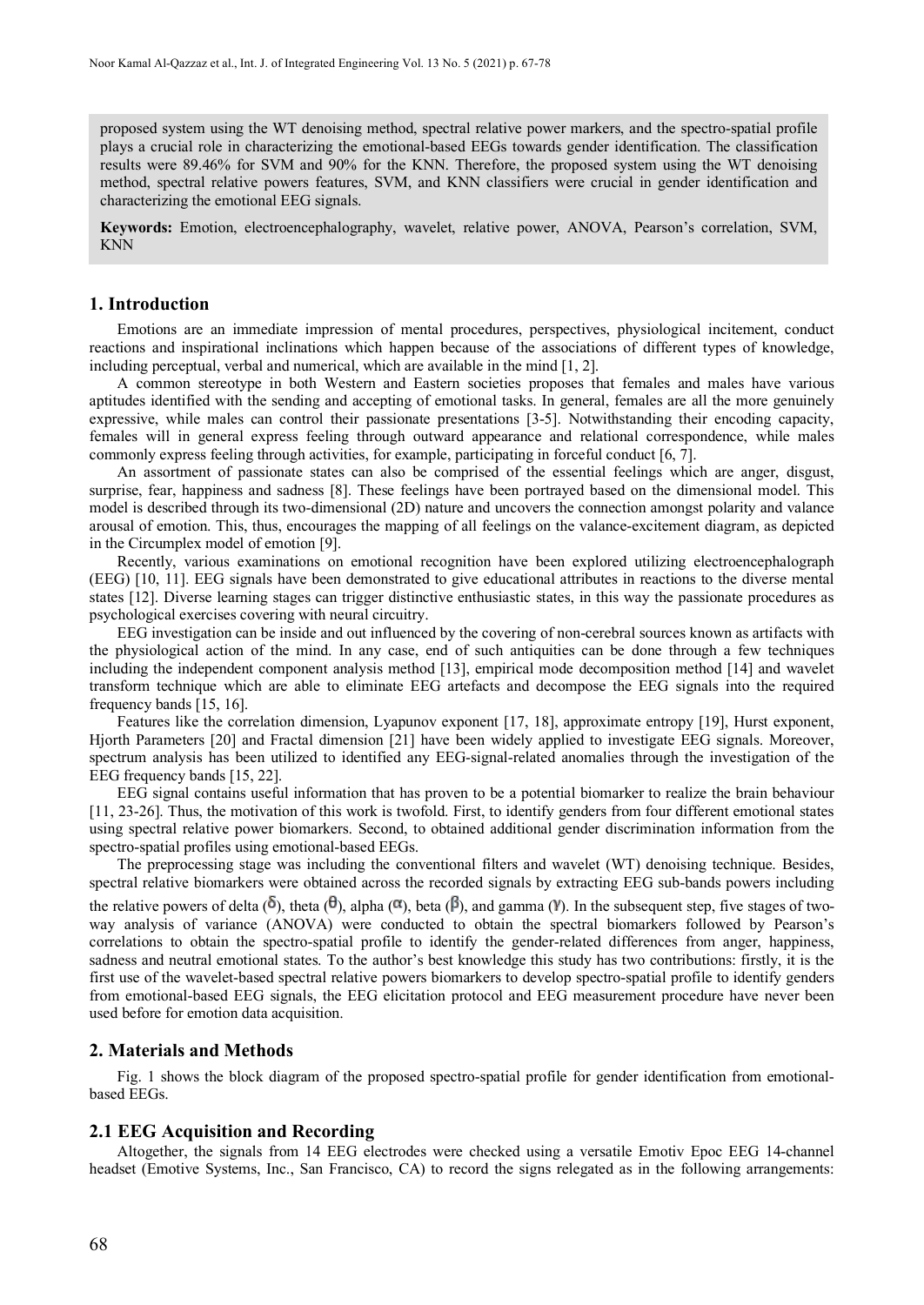**AF3, F7, F3, FC5, T7, P7, O1, O2, P8, T8, FC6, F4, F8, AF4** referring to the essential common mode sense left mastoid and the determined right leg mastoid as ground with an example recurrence of 128 Hz.

The assessment enrolled four females and six males, all college understudies. Going before the beginning of the investigation, each part gave an informed consent structure the educated assent structure (ICF) which they were referenced to sign prior to participating in the assessment. The appraisal of the four feeling states (sadness, happiness, and anger) alongside the neutral condition was driven by allowing the individuals to see diverse short emotionallystimulating audio-visual clips, after which the individuals were allowed exactly an occasion to evaluate their responses utilizing a self-assessment questionnaire followed by a break of 45 seconds before review the following video cut Fig. 2. The emotional video clips utilized were picked subject to those recommended by Rottenberg [\[27\]](#page-11-3).



**Fig. 1 - The block diagram of the proposed study**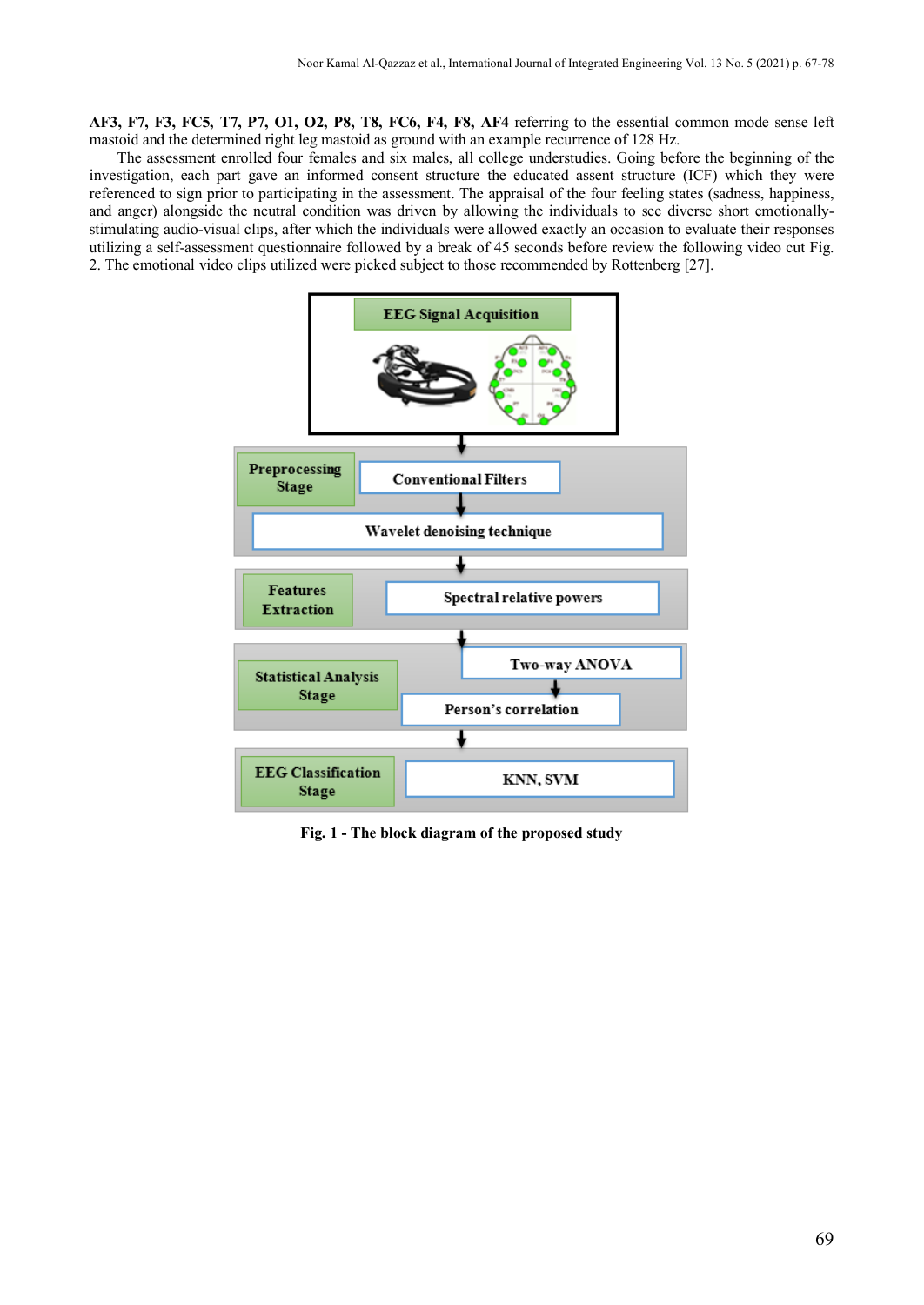

**Fig. 2 - The experimental protocol of emotion**

#### **2.2 Pre-processing Stage**

Preprocessing stage has involved the conventional filters including notch filters with 50Hz cutoff frequency to remove the A/C electricity power line interference [\[12\]](#page-10-9) and the band pass with a low cutoff frequency of 0.5Hz a higher cutoff frequency around 64Hz [\[28\]](#page-11-4) to remove the artifacts that may overlapped the EEG frequencies of interest. Moreover, wavelet transform was carried out as an additional denoising method to filtered EEG dataset. It has been widely used with the non-stationary signals, like EEG and EMG [ref]. The mathematical states of the discrete wavelet transform can be achieved by estimating the parameters a and  $\bm{b}$  as in Equation 1.

$$
DWT_{m,n}(f) = a_0^{-m/2} \int f(t) \psi(a_0^{-m}t - nb_0) dt
$$
 (1)

Where  $\psi(t)$  is the mother wavelet function,  $a_0$  scaling parameter for dilating or contracting and  $b_0$  parameter for shifting as in Equation 2. The values of  $a_0$  and  $b_0$  are set to 2 and 1, respectively. which is shifted by the location  $(b)$ and  $(\mathbf{a})$ .

$$
\psi_{a,b}(t) = \frac{1}{\sqrt{a}} \psi\left(\frac{t-b}{a}\right), a \in R^+, b \in R
$$
\n(2)

Discrete wavelet change was utilized for denoising purposes, the symlets mother wavelet function of 'order 9' was utilized to give the excellent denoising results [\[29\]](#page-11-5). Four decomposition levels for the recorded EEG signals were chosen based on the sampling frequency of 128 Hz [\[10\]](#page-10-7). The Stein's unbiased risk estimation (SURE) threshold has been applied [\[30\]](#page-11-6). In the present work, each video-clip was examined for the last 30 seconds and was divided into three 10 second parts comprising of 1280 information points per part, providing 3840 information points overall from which the EEG signal spectral biomarkers were calculated.

#### **2.3 Features Extraction Stage**

To identify the gender-related differences from anger, happiness, sadness and neutral emotional states, the relative power in delta  $(\delta)$ , theta  $(\theta)$ , alpha  $(\alpha)$ , beta  $(\beta)$ , and gamma  $(\gamma)$  were investigated to get insight the impact of various multi-channel EEG signals' in gender discrimination, Welch's technique was applied to calculate the EEG information's power spectral density (PSD), with the specific frequency bands of gamma ( $V: 32 \leq \ell \leq 60$ ) Hz, beta ( $\ell$ :  $16 \leq \hat{t} \leq 32$ ) Hz, alpha ( $\alpha$ :  $8 \leq \hat{t} \leq 16$ ) Hz, theta ( $\theta$ :  $4 \leq \hat{t} \leq 8$ ) Hz, and delta ( $\delta$ :  $0 \leq \hat{t} \leq 4$ ) Hz being distinguished as particular frequency bands for the EEG signals' PSD [\[31\]](#page-11-7). A single band's level of EEG activity autonomous of different bands' activity is indicated by the following Equation (3) [\[32\]](#page-11-8).

$$
RP(\%) = \frac{\sum \text{Selected frequency range}}{\sum \text{Total range} (0.5 - 60 \text{ Hz})}
$$
 (3)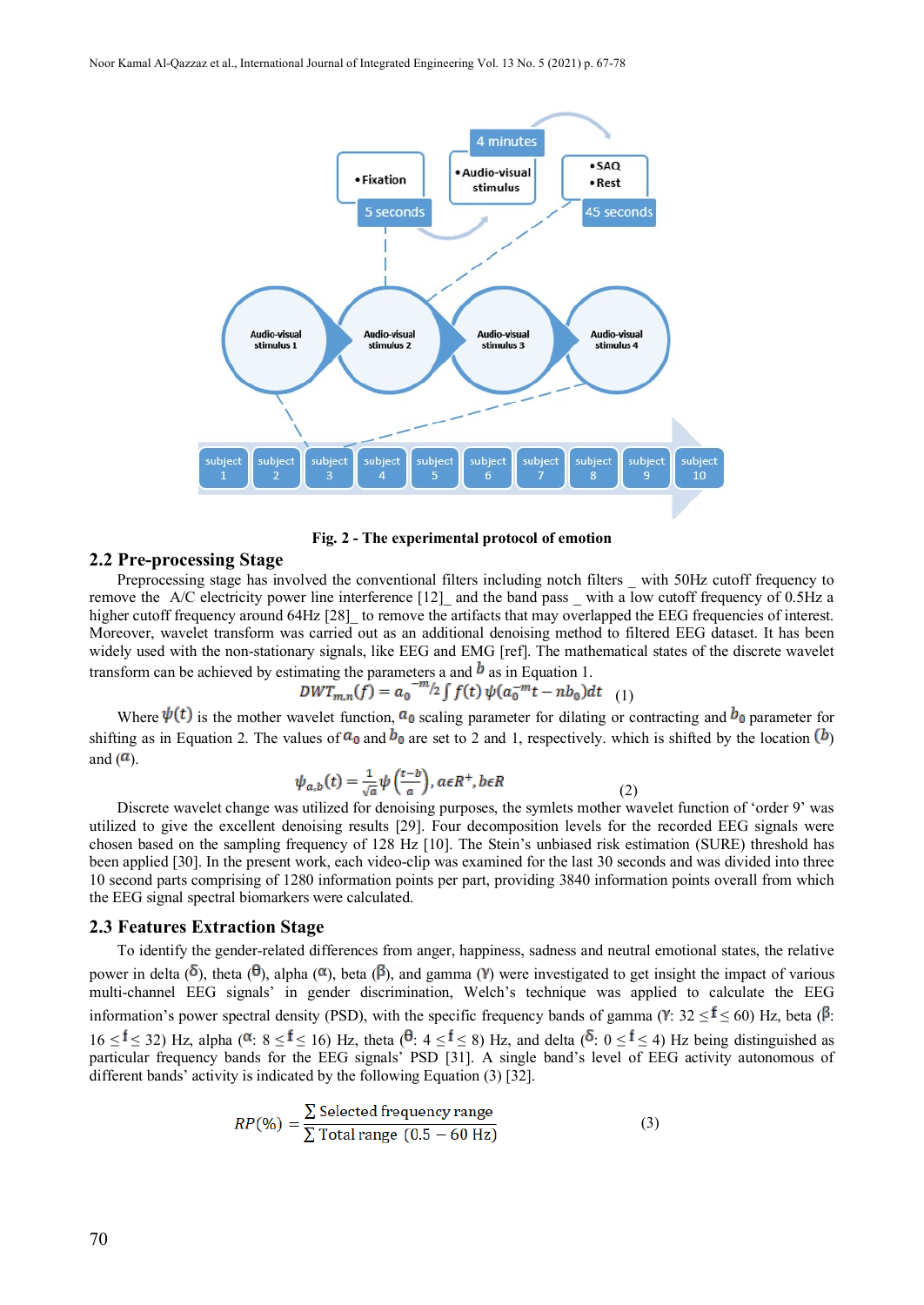#### **2.4 Statistical Analysis Stage**

This study intends to investigate the spectral biomarkers towards develop the spectro-spatial profile to identify the gender-related differences from anger, happiness, sadness and neutral emotional states. Therefore, statistical analysis has been conducting using SPSS statistical tool version 22. Normality tests were assessed using the Kolmogorov–Smirnov test. Five sessions of two-way analyses of variance (ANOVA) were performed to realize the significant differences among the emotions (i.e. angry, happiness, sadness and neutral) and relative powers of  $(\delta, \theta, \alpha, \beta, \alpha)$  as dependent variables were evaluated. The group factor (i.e., female and male) was the independent variable. The significance was set at  $P < 0.05$ .

After obtaining the spectral biomarkers from the previous ANOVA sessions, the spectral biomarkers were further investigated by spatial domain, thus enabling an appropriate understanding of gender differences from emotional significance EEG signals. Consequently, Pearson's correlation was implemented to develop spectro-spatial profile for gender identification from anger, happiness, sadness and neutral emotions.

During the Pearson's correlation coefficient  $(r)$  was calculated so as to establish the biomarkers' correlations, including the relative powers from anger, happiness, sadness emotions and the relative powers of neutral emotional state. The spectro-spatial profile for females and males were examined at  $p < 0.05$ , reflecting statistical significance. All correlation sessions were implemented for every participant.

#### **2.5 Gender Classification Stage**

To investigate gender differences based on emotional states two classifiers were utilized namely, KNN and SVM. KNN is the most universal and least complicated non-parametric classification algorithms in which the classifier labels the samples in the training set based totally on their closeness. The KNN computation portrays objects reliant on the closest planning insights that are shown in the significant features system [\[33\]](#page-11-9). The article is distributed to the class that is for the most part fundamental among its  $k$  nearest neighbors, where  $k$  is continually a positive entire number. KNN is dynamically effective when  $k > 1$ , and a bigger k worth can help decrease the impact of loud focuses inside the training set [\[34\]](#page-11-10). The parameter  $\frac{k}{s}$  is for the most part dictated by the attributes of the datasets, and the closest examples are accepted to offer more than the far examples. The unknown sample belongs to the class that is frequent amongest the KNN [\[35\]](#page-11-11). SVM was proposed by Vapnik and made subject to computational learning hypothesis [\[36\]](#page-11-12), SVM has been extensively utilized in biomedical engineering [\[37\]](#page-11-13). In this study, the kernel functions used to be radial basis function ( $RBF$ ) kernel function [\[36\]](#page-11-12). The best results for the classifiers were gotten by performing a 10-fold crossvalidation ( $CV$ ). For KNN classifier, k was used to be diverse between 1 and 10 at intervals of 2. The classifier was prepared to locate the best estimation of k, which was gotten at  $k = 5$ , and to maximize the classification accuracy. The Euclidean distance was utilized as a similarity measure to classify each trial by KNN. The presentation of the proposed framework was assessed utilizing average classification accuracy.

### **3. Results and Discussion**

#### **3.1 Results of Denoising Stage**

All the EEG signals were experienced to be denoised by the WT Denoising procedure. Fig. 3 outlines a case of the WT Denoising impact contrast with the first boisterous sign utilizing the third channel from the frontal locale (F3) when the volunteer was exposed to anger emotional state. It can watch the suspension of the artefactual sign (the blue line) when contrasted with the raw noisy EEG signal (the red line).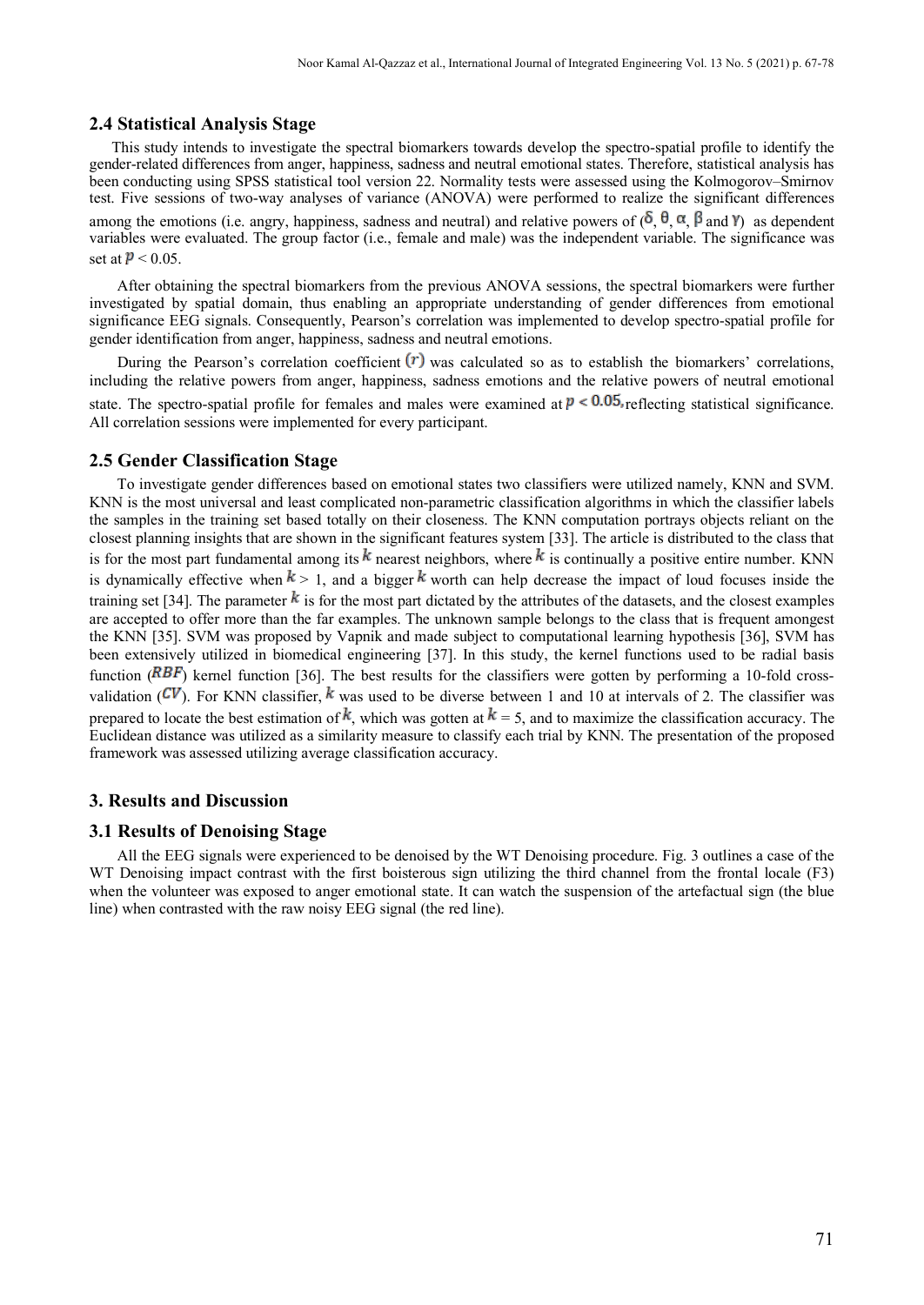

**Fig. 3 - F3 channel before and after using WT denoising technique**

# **3.2 Results of Statistical Analysis Stage**

Fig. 4 shows the comparative plot that illustrates the changes in the relative powers of the four emotional states in both females and males. It can be observed a relatively high rlative powers for all emotional states in females compared to males particularly in  $\alpha$  power. For  $\delta$  power, the relative power of anger and neutral were significantly higher than sadness and happiness in females, whereas the anger, happiness and sadness were significantly higher than neutral in males. Therefore, for  $\delta$ , females' show relatively higher relative power for anger, neutral and sadness compare to male, whereas happiness in males was significantly higher than females.

Moreover, for  $\theta$  power, the relative powers of sadness and happiness were higher and significantly different from each other. However, the sadness and happiness for females were significantly different from neutral and happiness. Therefore, for  $\theta$ , females' show relatively higher relative powers for sadness and happiness compare to male, whereas anger and neutral were significantly higher in males compare to females. Moreover, for  $\beta$  power, the relative powers of sadness were higher and significantly higher than anger, neutral and happiness. However, in males' the sadness, neutral and anger were significantly different from happiness. Therefore, for  $\beta$ , females' show relatively higher relative powers for sadness and happiness compare to male, whereas anger and neutral were significantly higher in males compare to females. Moreover, for Y power, the relative powers of sadness were higher and significantly differ than anger, neutral and happiness in females. However, in males' the sadness, neutral and anger were significantly different from happiness. Therefore, for  $\gamma$ , females' show relatively higher relative powers for sadness and anger compare to males, whereas neutral and happiness were significantly higher in males compare to females.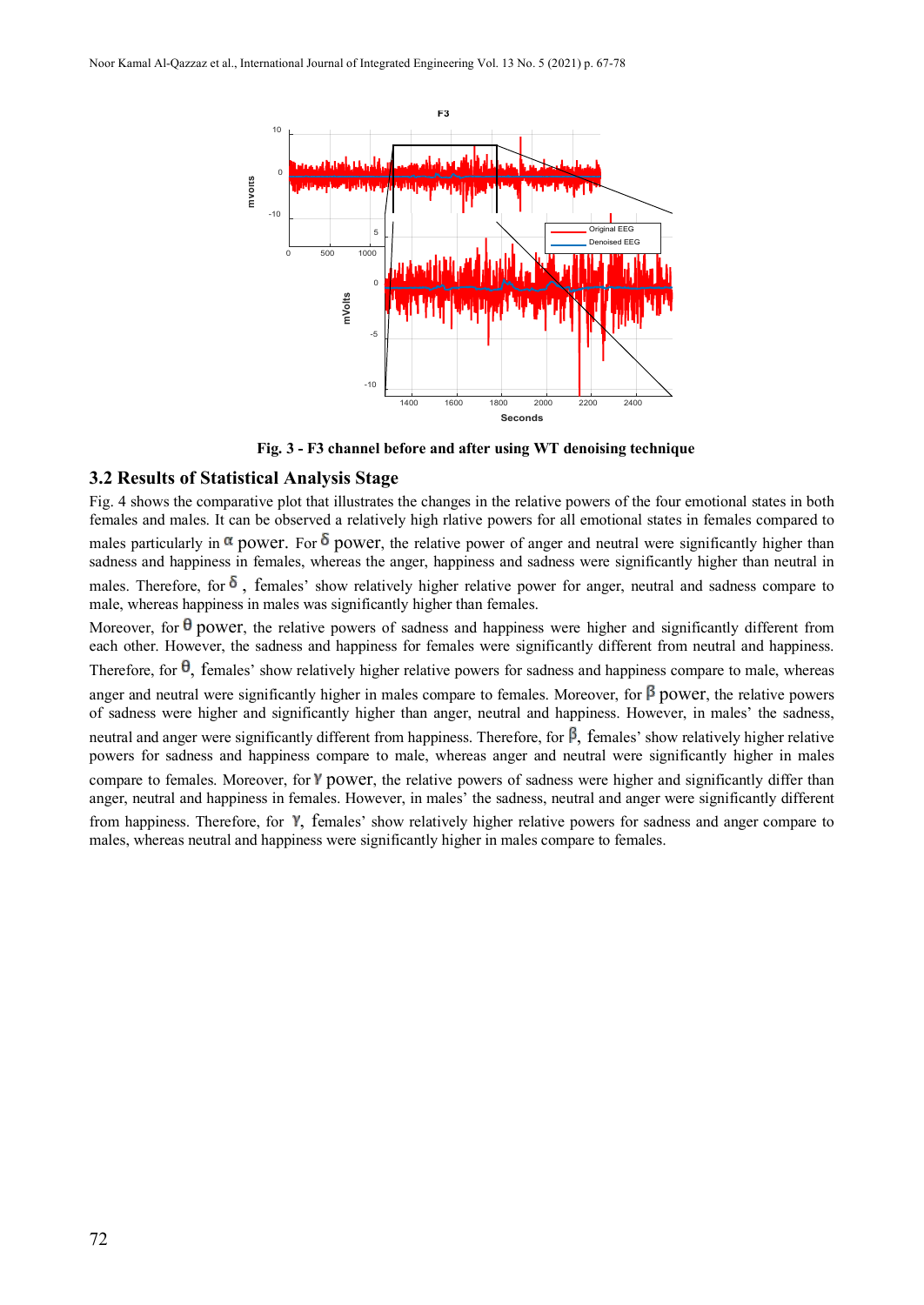

**Fig. 4 - Comparative plot between females and males illustrates the emotional responses using (a) delta; (b) theta; (c) alpha; (d) beta; (e) gamma relative powers**

The Bonferroni post hoc test has been conducted to examine multiple comparisons. Table 1 shows the post-hoc emotion multiple comparisons using Bonferroni adjustments for spectral relative power biomarker. The post hoc tests using the Bonferroni correction revealed that theta, alpha and gamma were illustrated a statistically significant different between females and males.

|  |  |  | Table 1 - Gender comparison test using Bonferroni for the spectral biomarker |  |
|--|--|--|------------------------------------------------------------------------------|--|
|--|--|--|------------------------------------------------------------------------------|--|

| <b>Relative powers</b> | (I) Gender |      | (J) Gender Mean Difference (I-J) | p-value <sup>a</sup> |
|------------------------|------------|------|----------------------------------|----------------------|
| Delta                  | Female     | Male | 1.375                            | 0.058                |
| Theta                  | Female     | Male | $0.457*$                         | 0.05                 |
| Alpha                  | Female     | Male | $0.113*$                         | 0.049                |
| Beta                   | Female     | Male | 0.003                            | 0.942                |
| Gamma                  | Female     | Male | $0.828*$                         | 0.048                |

\* The mean difference is significant at the 0.05 level.

a Adjustment for multiple comparisons: Bonferroni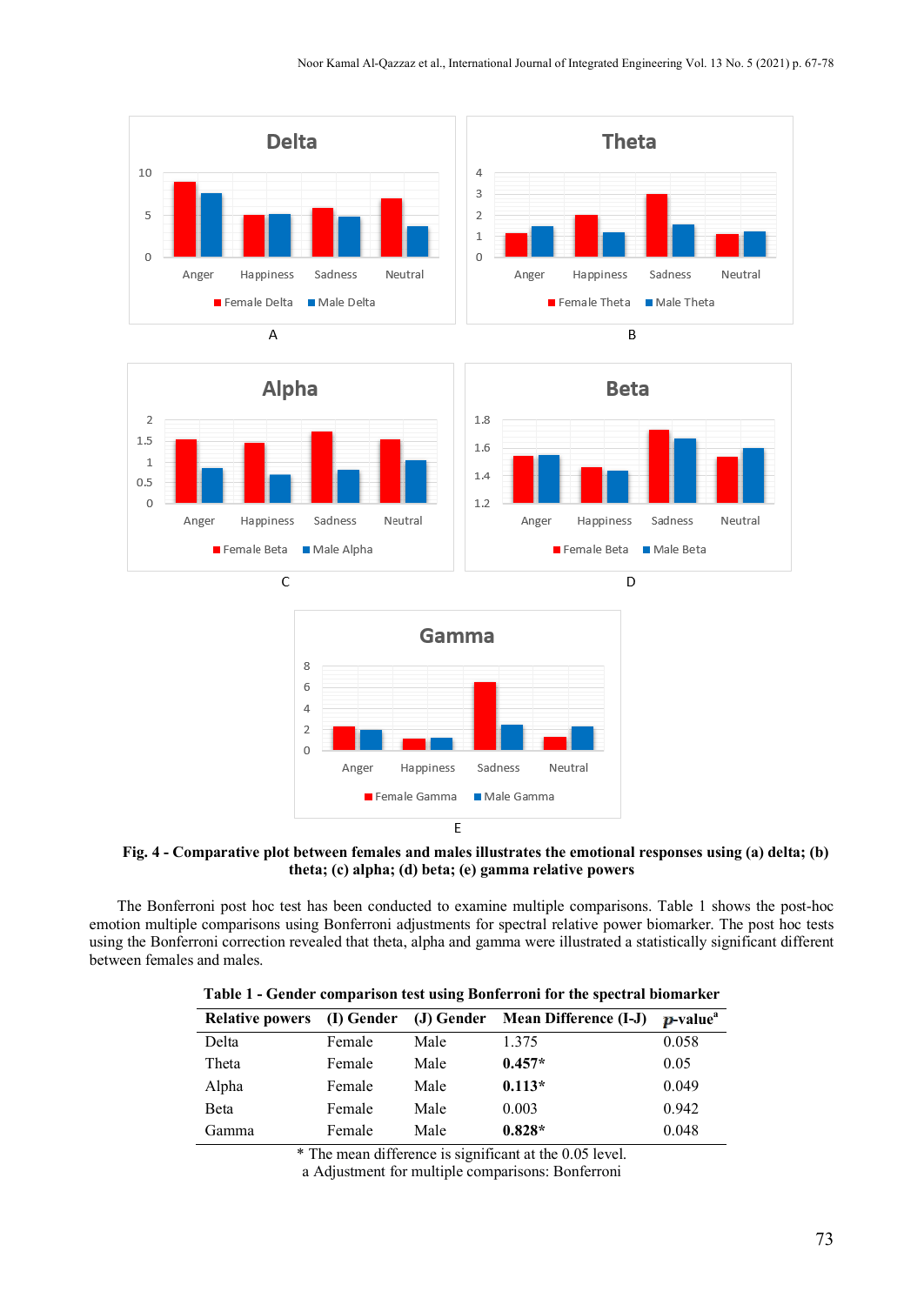Moreover, the Bonferroni post hoc test has been conducted to examine multiple comparisons among emotions at delta, theta, alpha, beta and gamma. Table 2 shows the post-hoc emotion multiple comparisons using Bonferroni adjustments for spectral relative power biomarker. The post hoc tests using the Bonferroni correction revealed that for delta, anger was statistically significant from happiness, sadness, neutral  $(p=0.013,0.024,0.03)$  respectively, whereas for theta, anger was statistically significant from sadness ( $p = 0.05$ ), and happiness was statistically significant from sadness and neutral (p =0.05, 0.04) respectively, and sadness was statistically significant from neutral (p =0.05). Moreover, for alpha and beta, happiness was statistically significant from neutral  $(p=0.05)$  and sadness  $(p=0.002)$ respectively. Finally, for gamma, anger was statistically significant from sadness ( $p = 0.05$ ), happiness was statistically significant from sadness ( $p = 0.05$ ) and sadness was statistically significant from neutral ( $p = 0.05$ ).

| <b>Dependent Variable</b> | (I) Emotion | (J) Emotion | <b>Mean Difference (I-J)</b> | p-value <sup>a</sup> |  |
|---------------------------|-------------|-------------|------------------------------|----------------------|--|
| Delta                     | Anger       | Happiness   | $3.174*$                     | 0.013                |  |
|                           |             | Sadness     | 2.970*                       | 0.024                |  |
|                           |             | Neutral     | 2.896*                       | 0.03                 |  |
|                           | Happiness   | Sadness     | $-0.204$                     | $\mathbf{1}$         |  |
|                           |             | Neutral     | $-0.279$                     | $\mathbf{1}$         |  |
|                           | Sadness     | Neutral     | $-0.075$                     | $\mathbf{1}$         |  |
| Theta                     | Anger       | Happiness   | $-0.273$                     | 0.514                |  |
|                           |             | Sadness     | $-0.958*$                    | 0.05                 |  |
|                           |             | Neutral     | 0.157                        | $\mathbf{1}$         |  |
|                           | Happiness   | Sadness     | $-0.684*$                    | 0.05                 |  |
|                           |             | Neutral     | $0.431*$                     | 0.04                 |  |
|                           | Sadness     | Neutral     | $1.115*$                     | 0.05                 |  |
| Alpha                     | Anger       | Happiness   | 0.129                        | 0.674                |  |
|                           |             | Sadness     | $-0.031$                     | $\mathbf{1}$         |  |
|                           |             | Neutral     | $-0.207$                     | 0.066                |  |
|                           | Happiness   | Sadness     | $-0.16$                      | 0.287                |  |
|                           |             | Neutral     | $-0.336*$                    | 0.05                 |  |
|                           | Sadness     | Neutral     | $-0.175$                     | 0.182                |  |
| Beta                      | Anger       | Happiness   | 0.094                        | $\mathbf{1}$         |  |
|                           |             | Sadness     | $-0.151$                     | 0.166                |  |
|                           |             | Neutral     | $-0.021$                     | $\mathbf{1}$         |  |
|                           | Happiness   | Sadness     | $-0.245*$                    | 0.002                |  |
|                           |             | Neutral     | $-0.116$                     | 0.538                |  |
|                           | Sadness     | Neutral     | 0.129                        | 0.347                |  |
| Gamma                     | Anger       | Happiness   | 0.93                         | 0.701                |  |
|                           |             | Sadness     | $-2.335*$                    | 0.001                |  |
|                           |             | Neutral     | 0.346                        | $\mathbf{1}$         |  |
|                           | happiness   | Sadness     | $-3.265*$                    | 0.05                 |  |
|                           |             | Neutral     | $-0.584$                     | 1                    |  |
|                           | Sadness     | Neutral     | $2.681*$                     | 0.05                 |  |

**Table 2 - Emotions multiple comparison test using Bonferroni for the spectral biomarker**

\* The mean difference is significant at the 0.05 level.

a Adjustment for multiple comparisons: Bonferroni

During the second statistical analysis stage, Pearson's correlation coefficients were calculated relating to the spectral biomarkers for the neutral state as well as four emotional states (anger, happiness and sadness) for the females and males. Significant differences were calculated as existing between the various emotions with regard to EEG-based correlation alterations.

The spectro-spatial correlations for females and males of the relative powers of neutral emotional state and the relative powers of anger, happiness, sadness emotions were almost significantly positive in all cases, as in Table 3.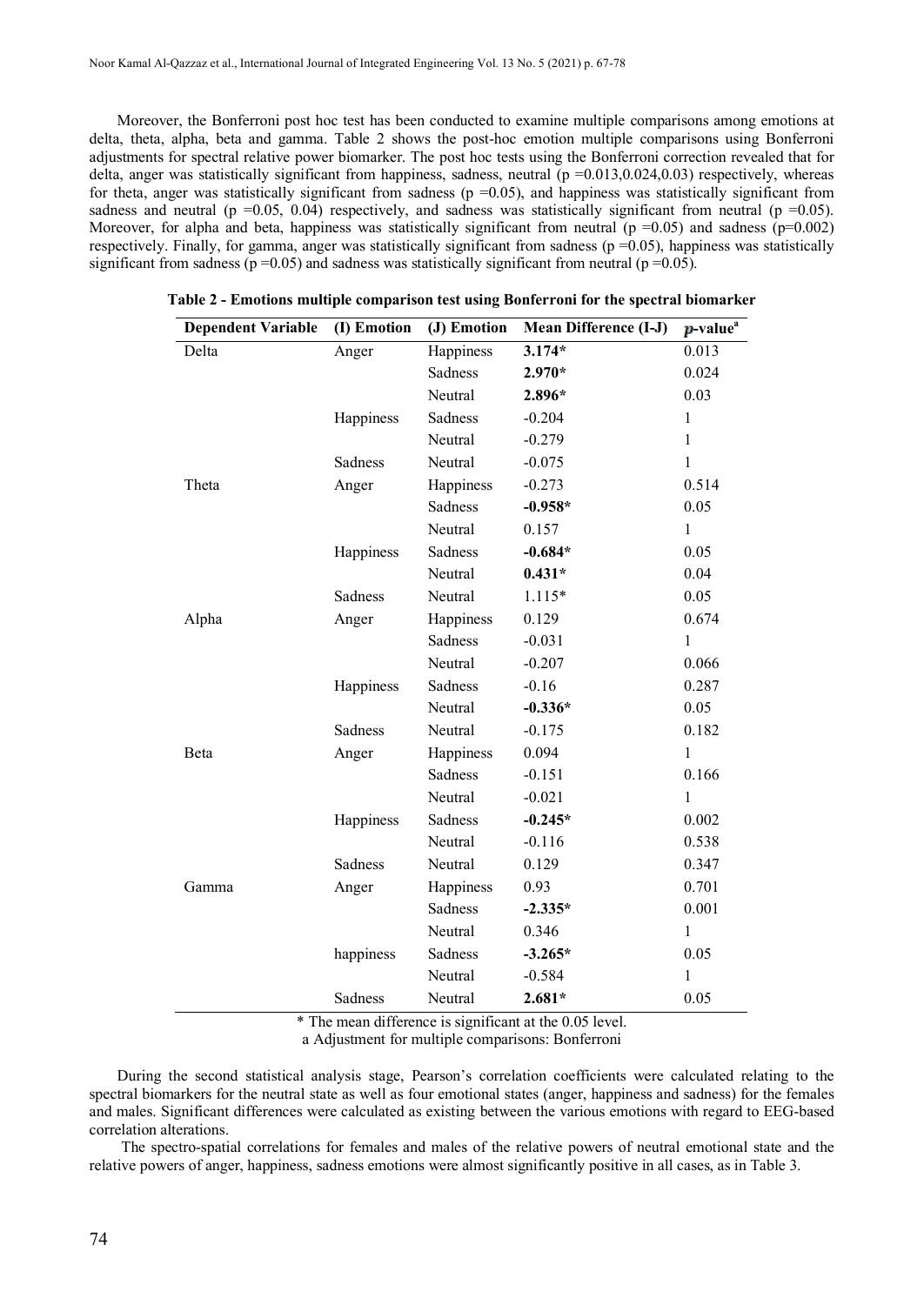In females,  $\delta$ -neut showed a strong positive correlation especially with and  $\delta$  ang ( $\ell = 0.646$ ,  $\ell = 0.05$ ).  $\theta$  neut showed a strong positive correlation with  $\delta$  ang ( $T=0.759$ ,  $\bar{p}=0.05$ ), a very strong positive correlation with  $\theta$  ang ( $T=0.905$ ,  $P=0.05$ ) and a strong negative correlation with and  $\alpha$  hap ( $T=0.790$ ,  $P=0.05$ ).  $\alpha$  neut showed a strong positive correlation especially with  $\theta$  ang ( $\tau = 0.602$ ,  $\theta = 0.05$ ),  $\alpha$  ang ( $\tau = 0.661$ ,  $\theta = 0.05$ ),  $\alpha$  hap ( $\tau = 0.806$ ,  $\theta = 0.05$ ) respectively. Besides,  $\beta$  neut had a negative strong correlation with  $\alpha$  ang ( $\tau$ =0.663,  $\beta$ =0.05). Additionally,  $\nu$  neut had a strong positive correlation particularly with  $\theta$  ang ( $\tau$ =0.620,  $\mu$ =0.05),  $\beta$  ang ( $\tau$ =0.622,  $\mu$ =0.05),  $\theta$  hap ( $\tau$ =0.652,  $\mathbf{P}$ =0.05),  $\beta$  hap ( $\mathbf{P}$ =0.670,  $\mathbf{P}$ =0.05),  $\theta$  sad ( $\mathbf{P}$ =0.670,  $\mathbf{P}$ =0.05) and  $\gamma$  sad ( $\mathbf{P}$ =0.765,  $\mathbf{P}$ =0.05).

Moreover, in males,  $\alpha$  neut showed a very strong positive correlation especially with  $\alpha$  ang ( $\ell = 0.715$ ,  $\ell = 0.05$ ),  $\beta$  ang ( $\ell = 0.790$ ,  $\ell = 0.05$ ),  $\alpha$  hap ( $\ell = 0.809$ ,  $\ell = 0.05$ ),  $\beta$  hap ( $\ell = 0.745$ ,  $\ell = 0.05$ ),  $\nu$  hap ( $\ell = 0.866$ ,  $\ell = 0.05$ ) and  $\alpha$  sadness  $({\degree}$  =0.873, P=0.05) respectively.  ${\degree}$  neut had a strong positive correlation particularly with with  ${\degree}$  ang ( ${\degree}$ =0.702,  $\mathbf{P}$ =0.05),  $\beta$  ang ( $\mathbf{r}$ =0.775,  $\mathbf{P}$ =0.05),  $\alpha$  hap ( $\mathbf{r}$ =0.778,  $\mathbf{P}$ =0.05),  $\gamma$  hap ( $\mathbf{r}$ =0.806,  $\mathbf{P}$ =0.05) and  $\alpha$  sadness ( $\mathbf{r}$ =0.709,  $\mathbb{P}=0.05$ ) respectively.  $\mathbb{V}$  neut showed a very strong positive correlation with  $\mathbb{I}$  ang ( $\mathbb{I}$ =0.726,  $\mathbb{P}=0.05$ ),  $\mathbb{I}$  ang ( $\mathbb{I}$ =0.792,  $\mathcal{P}=0.05$ ),  $\alpha$  hap ( $\mathcal{F}=0.834$ ,  $\mathcal{P}=0.05$ ),  $\beta$  hap ( $\mathcal{F}=0.719$ ,  $\mathcal{P}=0.05$ ),  $\gamma$  hap ( $\mathcal{F}=0.897$ ,  $\mathcal{P}=0.05$ ) and  $\alpha$  sadness ( $\mathcal{F}=0.844$ ,  $P=0.05$ ) respectively. These correlations might be interpreted as evidence for a relationship with the relative powers particularly identification gender related emotions from emotional-based EEG signals.

# **3.3 Results of Gender Classification Stage**

The SVM characterization exactness was 90.4% while for the KNN arrangement in general precision was 92%. Accordingly, KNN was remembered for the investigation as a benchmark method just as being straightforward and demonstrated to show great outcomes. KNN bolsters multi-class arrangement, to segregate females and males dependent on their EEG enthusiastic states.

# **4. Conclusion**

Gender identification from emotional-based EEGs is become essential to support brain computer interface applications and to customize their interactions. 14 channels were used to record the EEG signals of four different emotions including: anger, happiness, sadness and neutral of each EEG channel.

WT denoising method has been used; the spectral relative power features were computed for each multi-channel EEG signal. ANOVA and Pearson's correlation analysis were computed to illustrate the emotional-based EEG biomarkers towards develop the the spectro-spatial profile to identify gender differences.

The results evidence that the spectral set of features may provide and convey reliable biomarkers for identifying spectro-spatial profile from four different emotional states. In summary,  $\delta$  was the dominant wave in anger,  $\theta$  and  $\beta$ were mostly noted in happiness, Y was the most appears in sadness,  $\beta$  and Y were the powers that appears widely in neutral.

Moreover, in females,  $\delta$ -neut was correlation with and  $\delta$  ang,  $\theta$  neut was mostly correlation with  $\theta$  ang. Besides,  $\alpha$  neut was correlation with  $\alpha$  ang,  $\beta$  neut was correlation with  $\alpha$  ang,  $\gamma$  neut was mostly correlation with  $\gamma$  sad. Moreover, in males,  $\alpha$  neut showed a very strong correlation with  $\alpha$  sadness whereas  $\beta$  neut was correlation with  $\n *r*$  hap and  *neut was correlation with*  $*r*$  *hap.* 

This examination was exposed to various confinements for example little example size bringing about a necessity to do promote examinations with a bigger database later on. However, our results were consented to different investigations, for example Kring et al. [\[38,](#page-11-14) [39\]](#page-11-15) have indicated that both females and males detailed encountering more sadness because of the sad movies than fear in response to the fear movies and and happiness in response to the happy movies. Besides, both females and males have displayed more positive expressions in response to the happy movies than to either of the negative movies, and more negative expressions in response to the fear movies than to the sad movies [\[40\]](#page-11-16).

The grouping results was 89.46% for SVM and 90% for the KNN. Consequently, the proposed framework utilizing WT Denoising method, spectral relative power features, KNN and SVM classifiers were crucial role in gender identification and characterizing the emotional EEG signals.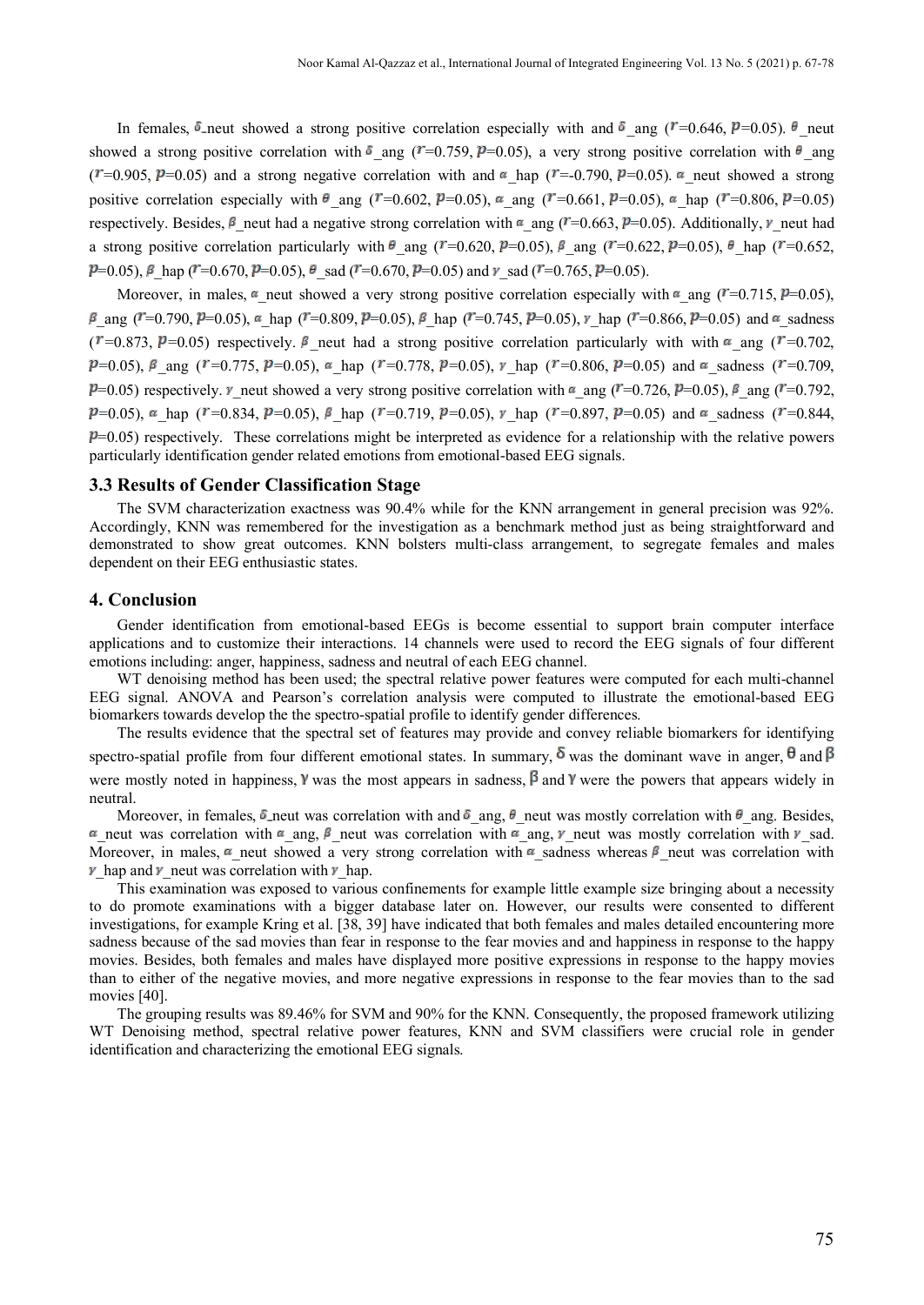| Gender | RP<br>Emotion     |           | $\delta$ ang | $\theta$ ang | $\alpha$ ang | $\beta$ ang | ang       | $\delta$ hap | $\theta$ hap | a hap      | В<br>hap   | hap<br>w   | 5 sad      | $\theta$ sad | $\alpha$ sad | β sad      | y sad      |
|--------|-------------------|-----------|--------------|--------------|--------------|-------------|-----------|--------------|--------------|------------|------------|------------|------------|--------------|--------------|------------|------------|
| Female | $\delta$ neut     | <b>SP</b> | $0.646**$    | $0.561**$    | 0.021        | 0.152       | $0.310*$  | $0.287*$     | $0.563**$    | $-0.322*$  | $0.451**$  | $0.282*$   | 0.083      | $0.480**$    | 0.106        | $-0.176$   | $0.393**$  |
|        |                   |           | 0.05         | 0.05         | 0.876        | 0.268       | 0.021     | 0.034        | 0.05         | 0.017      | 0.001      | 0.037      | 0.545      | 0.05         | 0.44         | 0.198      | 0.003      |
|        | $\theta$ neut     | q.        | $0.759**$    | $0.905**$    | $-0.295*$    | $0.292*$    | $0.492**$ | $0.343*$     | $0.792**$    | $-0.790**$ | $0.527**$  | $-0.124$   | $-0.287*$  | $0.720**$    | $-0.307*$    | 0.23       | $0.587**$  |
|        |                   |           | 0.05         | 0.05         | 0.029        | 0.031       | 0.05      | 0.01         | 0.05         | 0.05       | 0.05       | 0.367      | 0.034      | 0.05         | 0.022        | 0.091      | 0.05       |
|        | $\alpha$ neut     | q.        | $-0.433**$   | $-0.602**$   | $0.661**$    | 0.055       | $-0.173$  | $-0.431**$   | $-0.463**$   | $0.806**$  | $-0.134$   | $0.443**$  | $0.328*$   | $-0.399**$   | $0.566**$    | $-0.065$   | $-0.19$    |
|        |                   |           | 0.001        | 0.05         | 0.05         | 0.688       | 0.207     | 0.001        | 0.05         | 0.05       | 0.328      | 0.001      | 0.015      | 0.003        | 0.05         | 0.636      | 0.165      |
|        | $\beta$ neut      | q.        | $-0.126$     | $-0.206$     | $0.663**$    | $0.373**$   | 0.101     | $-0.402**$   | $-0.06$      | $0.514**$  | 0.219      | $0.448**$  | 0.15       | $-0.016$     | $0.520**$    | 0.218      | 0.182      |
|        |                   |           | 0.361        | 0.132        | 0.05         | 0.005       | 0.462     | 0.002        | 0.662        | 0.05       | 0.109      | 0.001      | 0.273      | 0.908        | 0.05         | 0.109      | 0.184      |
|        | $\gamma$ neut     | SP.       | $0.555**$    | $0.620**$    | $0.354**$    | $0.622**$   | $0.597**$ | $-0.071$     | $0.652**$    | $-0.24$    | $0.670**$  | 0.219      | $-0.118$   | $0.670**$    | 0.224        | $0.449**$  | $0.765**$  |
|        |                   |           | 0.05         | 0.05         | 0.008        | 0.05        | 0.05      | 0.607        | 0.05         | 0.078      | 0.05       | 0.109      | 0.392      | 0.05         | 0.1          | 0.001      | 0.05       |
| Male   | $\delta$ neut     | <b>SP</b> | $-0.009$     | $0.272*$     | $-0.268*$    | $-0.361**$  | $-0.034$  | 0.096        | $-0.044$     | $-0.297**$ | $-.471**$  | $-0.381**$ | 0.203      | 0.077        | $-0.405**$   | $-0.055$   | 0.02       |
|        |                   |           | 0.937        | 0.012        | 0.014        | 0.001       | 0.761     | 0.385        | 0.688        | 0.006      | 0.05       | 0.05       | 0.064      | 0.487        | 0.05         | 0.62       | 0.855      |
|        | $\theta$ neut     | q.        | 0.036        | $0.363**$    | $-0.374**$   | $-0.402**$  | $-0.014$  | 0.048        | 0.19         | $-0.353**$ | $-0.388**$ | $-0.388**$ | 0.055      | $-0.046$     | $-0.547**$   | $-0.521**$ | $-0.444**$ |
|        |                   |           | 0.746        | 0.001        | 0.05         | 0.05        | 0.9       | 0.667        | 0.083        | 0.001      | 0.05       | 0.05       | 0.619      | 0.678        | 0.05         | 0.05       | 0.05       |
|        | $\alpha$ neut     | 550       | $-0.035$     | $-0.477**$   | $0.715**$    | $0.790**$   | 0.17      | $-0.172$     | $-0.203$     | $0.809**$  | $0.745**$  | $0.866**$  | $-0.258*$  | $-0.145$     | $0.873**$    | $0.604**$  | $0.493**$  |
|        |                   |           | 0.755        | 0.05         | 0.05         | 0.05        | 0.123     | 0.117        | 0.064        | 0.05       | 0.05       | 0.05       | 0.018      | 0.188        | 0.05         | 0.05       | 0.05       |
|        | $\beta$ neut      | 652       | $-0.142$     | $-0.377**$   | $0.702**$    | $0.775**$   | $0.246*$  | $-0.273*$    | $-0.328**$   | $0.778**$  | $0.445**$  | $0.806**$  | $-0.431**$ | $-0.407**$   | $0.709**$    | $0.427**$  | $0.268*$   |
|        |                   |           | 0.198        | 0.05         | 0.05         | 0.05        | 0.024     | 0.012        | 0.002        | 0.05       | 0.05       | 0.05       | 0.05       | 0.05         | 0.05         | 0.05       | 0.014      |
|        | $\mathbf{y}$ neut | ge.       | $-0.057$     | $-0.430**$   | $0.726**$    | $0.792**$   | 0.209     | $-0.205$     | $-0.199$     | $0.834**$  | $0.719**$  | $0.897**$  | $-0.287**$ | $-0.204$     | $0.844**$    | $0.550**$  | $0.441**$  |
|        | $\delta$ neut     |           | 0.609        | 0.05         | 0.05         | 0.05        | 0.056     | 0.061        | 0.07         | 0.05       | 0.05       | 0.05       | 0.008      | 0.063        | 0.05         | 0.05       | 0.05       |

**Table 3 - Spectro-spatial correlations of the relative powers for neutral emotional state and the relative powers of anger, happiness, sadness emotions for females and males. Correlations of significance at 0.05 level (2-tailed)**

\* Correlation is significant at the 0.05 level (2-tailed).

\*\* Correlation is significant at the 0.01 level (2-tailed).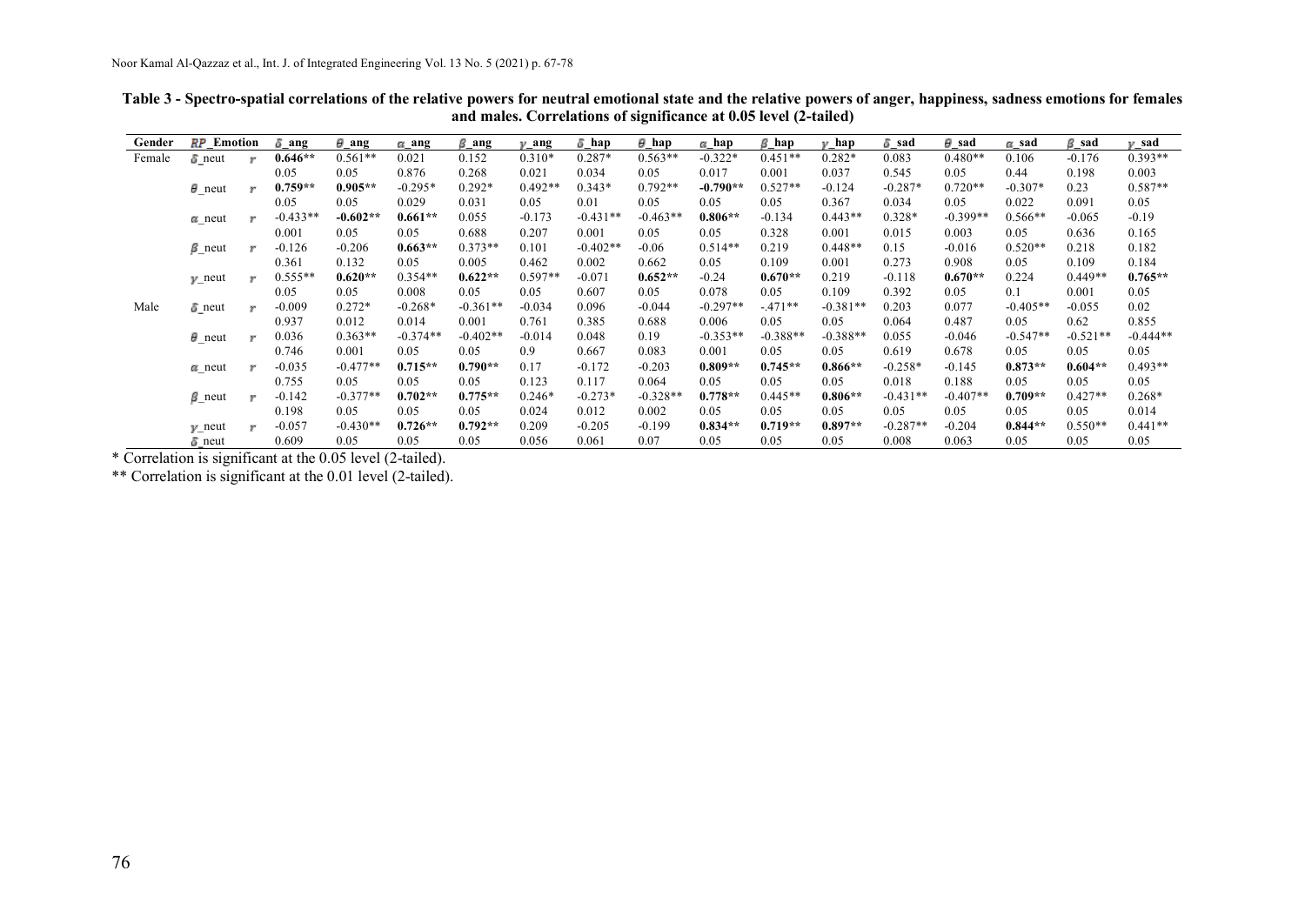# **Acknowledgments**

This research was supported by Universiti Kebangsaan Malaysia and Ministry of Education, Malaysia, Grant Code GUP-2020-009.

# **Conflicts of Interest**

The authors declare no conflict of interest.

### **References**

- <span id="page-10-0"></span>[1] S. Jerritta, M. Murugappan, W. Khairunizam, and S. Yaacob. (2014). Electrocardiogram-based emotion recognition system using empirical mode decomposition and discrete Fourier transform. Expert Systems, 31, 110-120.
- <span id="page-10-1"></span>[2] N. K. Al-Qazzaz, M. K. Sabir, S. H. B. M. Ali, S. A. Ahmad, and K. Grammer (2020). Electroencephalogram Profiles for Emotion Identification over the Brain Regions Using Spectral, Entropy and Temporal Biomarkers, Sensors, 20, 59.
- <span id="page-10-2"></span>[3] N. K. Al-Qazzaz, M. K. Sabir, and K. Grammer. (2019). Gender Differences identification from Brain Regions using Spectral Relative Powers of Emotional EEG," in Proceedings of the 2019 7th International work-conference on Bioinformatics and biomedical engineering, 38-42.
- [4] N. K. Al-Qazzaz, M. K. Sabir, and K. Grammer. (2019). Correlation Indices of Electroencephalogram-Based Relative Powers during Human Emotion Processing. in Proceedings of the 2019 9th International Conference on Biomedical Engineering and Technology, 64-70.
- [5] N. K. Al-Qazzaz, M. K. Sabir, S. Ali, S. A. Ahmad, and K. Grammer. (2019). Effective EEG Channels for Emotion Identification over the Brain Regions using Differential Evolution Algorithm. 2019 41th Annual International Conference of the IEEE Engineering in Medicine and Biology Society (EMBC).
- <span id="page-10-3"></span>[6] Y. Deng, L. Chang, M. Yang, M. Huo, and R. Zhou. (2016). Gender differences in emotional response: inconsistency between experience and expressivity. PloS one, 11, 0158666.
- <span id="page-10-4"></span>[7] K. Chellappan, N. K. Mohsin, S. H. B. M. Ali, and M. S. Islam. (2012,). Post-stroke brain memory assessment framework," in 2012 IEEE-EMBS Conference on Biomedical Engineering and Sciences, 189-194.
- <span id="page-10-5"></span>[8] E. A. Kensinger (2004). Remembering emotional experiences: The contribution of valence and arousal. Reviews in the Neurosciences, 15, 241-252.
- <span id="page-10-6"></span>[9] A. Mehrabian. (1996). Pleasure-arousal-dominance: A general framework for describing and measuring individual differences in temperament. Current Psychology, 14, 261-292.
- <span id="page-10-8"></span><span id="page-10-7"></span>[10] N. K. Al-Qazzaz, M. K. Sabir, S. H. M. Ali, S. A. Ahmad, and K. Grammer. (2021). The Role of Spectral Power Ratio in Characterizing Emotional EEG for Gender Identification. 2020 IEEE-EMBS Conference on Biomedical Engineering and Sciences (IECBES), 334-338.
- [11] N. K. Al-Qazzaz, S. Ali, S. A. Ahmad, M. S. Islam, and J. Escudero. (2016). Entropy-based markers of EEG background activity of stroke-related mild cognitive impairment and vascular dementia patients. 2nd International Conference on Sensors Engineering and Electronics Instrumental Advances (SEIA 2016), Barcelona, Spain.
- <span id="page-10-9"></span>[12] N. K. Al-Qazzaz, S. H. B. Ali, S. A. Ahmad, K. Chellappan, M. S. Islam, and J. Escudero. (2014). Role of EEG as Biomarker in the Early Detection and Classification of Dementia. The Scientific World Journal, 2014.
- <span id="page-10-10"></span>[13] A. Mert and A. Akan. (2018). Emotion recognition based on time–frequency distribution of EEG signals using multivariate synchrosqueezing transform. Digital Signal Processing, 106-115.
- <span id="page-10-11"></span>[14] H. Ali, M. Hariharan, S. Yaacob, and A. H. Adom. (2015). Facial emotion recognition using empirical mode decomposition. Expert Systems with Applications, 42, 1261-1277.
- <span id="page-10-12"></span>[15] M. Murugappan, N. Ramachandran, and Y. Sazali. (2010). Classification of human emotion from EEG using discrete wavelet transform. Journal of Biomedical Science and Engineering, 390.
- <span id="page-10-13"></span>[16] N. K. Al-Qazzaz, S. Hamid Bin Mohd Ali, S. A. Ahmad, M. S. Islam, and J. Escudero. (2017). Automatic Artifact Removal in EEG of Normal and Demented Individuals Using ICA–WT during Working Memory Tasks. Sensors, 17, 1326.
- <span id="page-10-14"></span>[17] J. Gao, J. Hu, and W.-w. Tung. (2011). Facilitating joint chaos and fractal analysis of biosignals through nonlinear adaptive filtering. PloS one, 6, 24331.
- <span id="page-10-15"></span>[18] J. Selvaraj, M. Murugappan, K. Wan, and S. Yaacob. (2013). Classification of emotional states from electrocardiogram signals: a non-linear approach based on hurst. Biomedical engineering online, 12, 44.
- <span id="page-10-16"></span>[19] N. K. Al-Qazzaz, S. Ali, S. A. Ahmad, and J. Escudero. (2017). Stroke-related mild cognitive impairment detection during working memory tasks using EEG signal processing. Advances in Biomedical Engineering (ICABME), 2017 Fourth International Conference on, 1-4.
- <span id="page-10-17"></span>[20] A. Patil, C. Deshmukh, and A. Panat. (2016).Feature extraction of EEG for emotion recognition using Hjorth features and higher order crossings. Advances in Signal Processing (CASP), Conference on, 429-434.